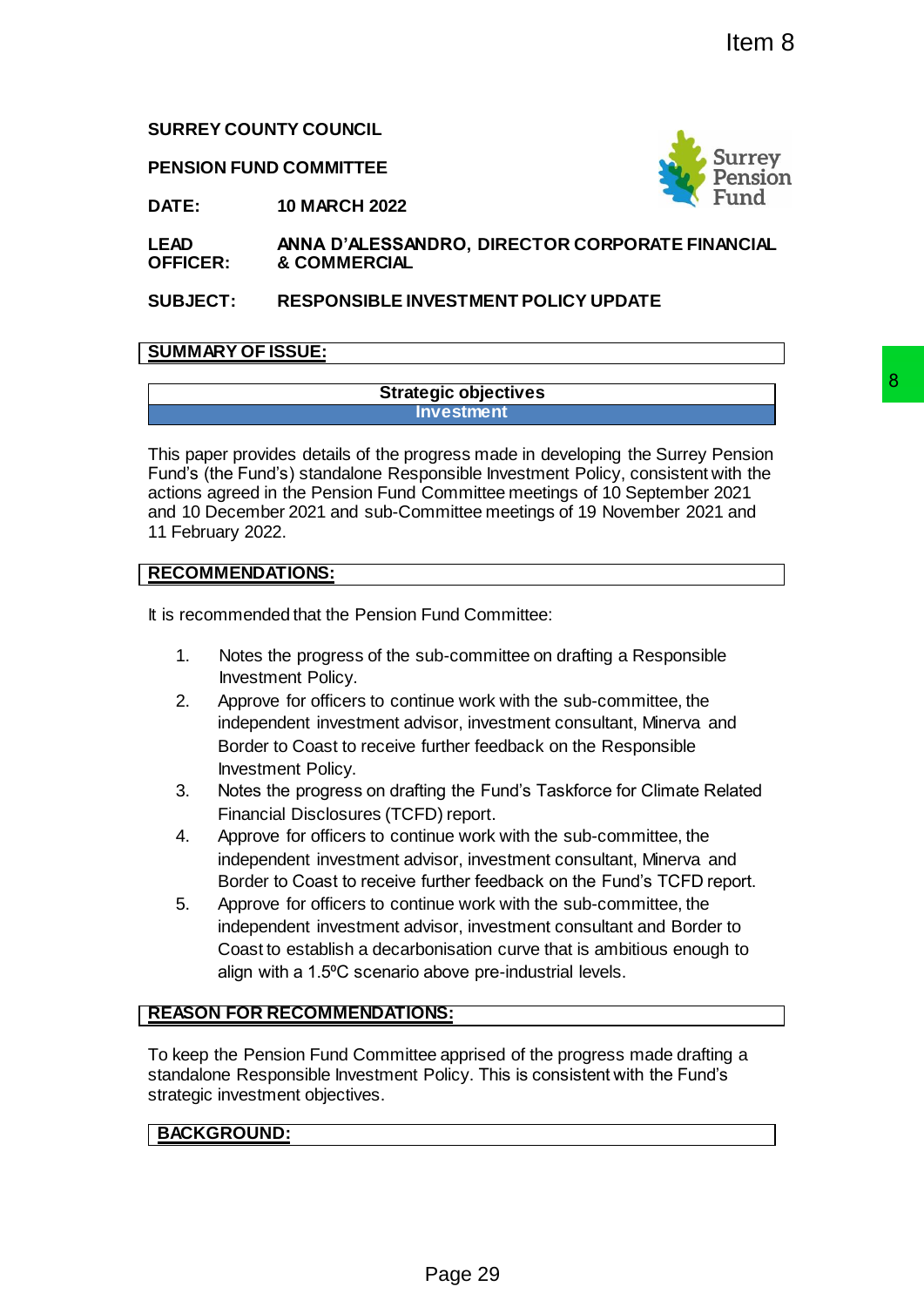- 1. At its meeting of 10 September 2021, the Pension Fund Committee approved the proposed structure for a standalone Responsible Investment Policy and for further work on the following areas to inform key elements of the standalone Responsible Investment Policy:
	- a) An ambitious but realisable net zero carbon target date for the Fund to aspire to.
	- b) A robust framework to consider exclusions and the consequences of engagement.
	- c) Agreement of metrics for carbon measurement.
- 2. The Committee further approved for a sub-committee of Committee members to be convened to work with officers, Minerva and the Fund's consultants and independent advisors to progress the drafting of a policy for future consideration.
- 3. The sub-committee first met on 19 November 2021. At its meeting of 17 December 2021 the Committee agreed the following further recommendations from the sub-committee:
- a) Officers to work with the sub-committee, the independent investment advisor, investment consultant and Border to Coast to establish a total emissions and weight adjusted carbon intensity (WACI) for backward looking metrics and portfolio aligned, implied temperature rise for forward looking metrics in respect of the Fund's Taskforce for Climate Related Financial Disclosures (TCFD) report. 8<br>
molephenen avasors to progress me drace<br>
consideration.<br>
3. The sub-committee first met on 19 Nover<br>
December 2021 the Committee:<br>
a) Officers to work with the sub-committee<br>
a) Chficers to work with the sub-committee<br>
	- b) Officers to work with the sub-committee, the independent investment advisor, investment consultant and Border to Coast to model a low carbon transition plan, applying scenario analysis using the agreed TCFD metrics based on dates of 2030, 2040 and 2050.
	- 4. The sub-committee had its second meeting on 11 February 2022 and the recommendations in this report are derived from agreed actions from this meeting.

# **DETAILS:**

## **Progress of the sub-committee on drafting a Responsible Investment Policy for further consideration.**

- 5. At its meeting of 10 September 2021, the Pension Fund Committee approved the proposed structure for a standalone Responsible Investment Policy.
- 6. The structure includes five pillars:
	- a) Governance;
	- b) Investment;
	- c) Implementation;
	- d) Stewardship;
	- e) Monitoring and reporting.
- 7. In drafting the RI policy the sub-committee agreed to concentrate on the following specific areas of these five pillars, identified as key to this policy:
	- a) Investment: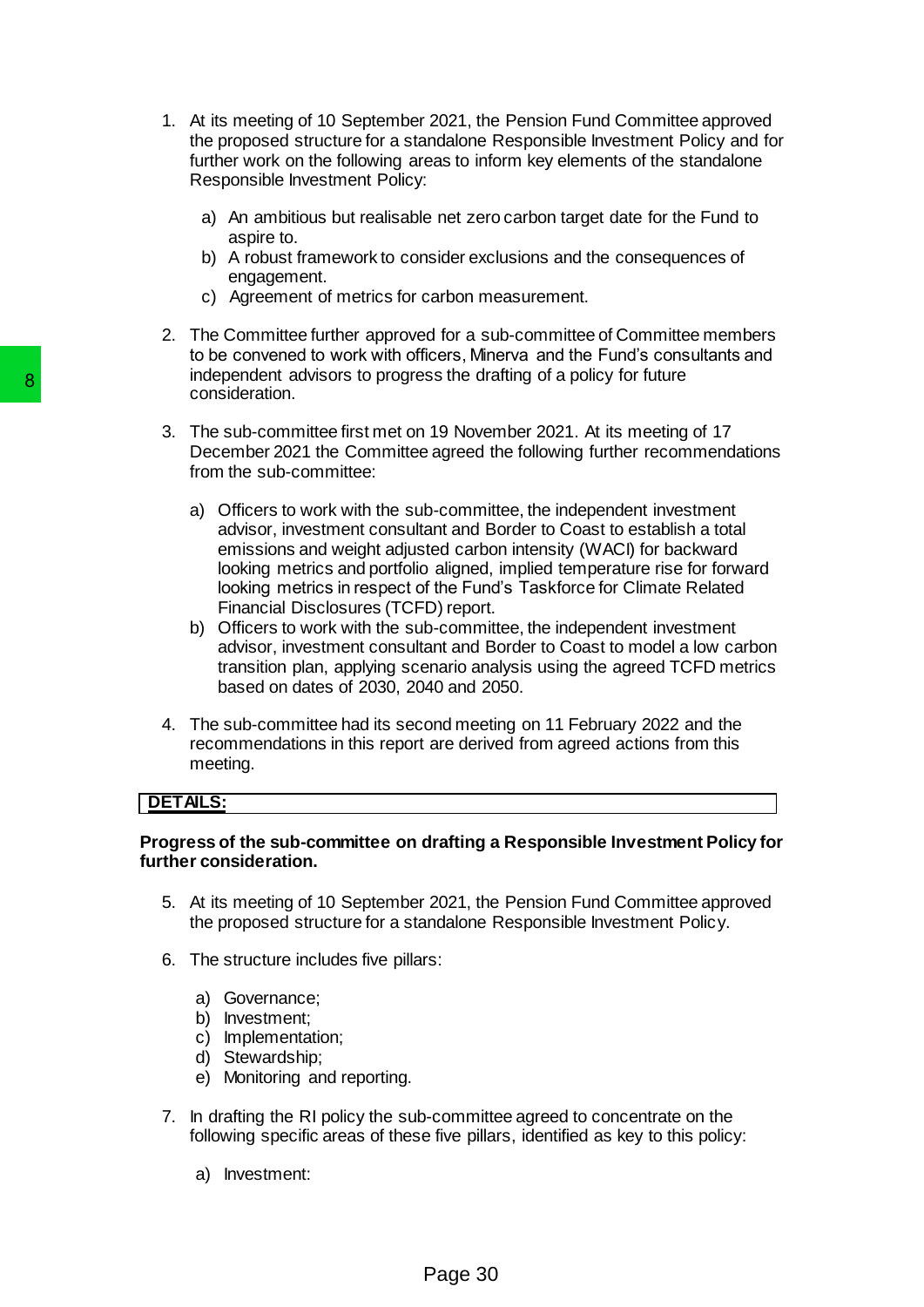- i- Definition of what RI means for the Fund, making the clear link to the UN Sustainable Development Goals (SDGs);
- ii- RI priorities for the next year, highlighting any agreed specific objectives or areas of focus;
- iii- Outline different techniques available to the Fund to help identify RI risks – e.g. climate modelling.
- b) Implementation:
	- i- General approach to implementing the RI beliefs;
	- ii- Delivering RI objectives in the short, medium and long term;
	- iii- Explicit RI expectations for Border to Coast, asset managers, custodian and other third parties;
	- iv- Surrey's approach to collaboration.
- c) Stewardship:
- i- Surrey's high-level position on engagement focusing on the United Nations Sustainable Development Goals; Bosition on engagement focusing on the United<br>B Development Goals;<br>Bosition on engagement focusing on the United<br>B Pevelopment Goals;<br>therm<sup>y</sup>./Just Transition to a low carbon economy;<br>a saset classes – summary of differen
	- ii- Engagement responsibilities who is responsible for what;
	- iii-<br>
	Engagement policy themes and link to prioritised RI themes;
	- iv- Position on 'divestment'/Just Transition to a low carbon economy;
	- v- Engagement across asset classes summary of different methods available.
- d) Monitoring and progress:
	- i- Commentary on monitoring expectations Surrey has of Border to Coast;
	- ii- Reporting commitments (existing or aspirational);
	- iii- Expectations of Border to Coast in terms of supporting the Fund's own RI reporting requirements.
- 8. The delivery timeline for the RI policy is expected to be as follows:

- 
- 
- 
- Stewardship code etc)

- 
- TCFD metrics approved
-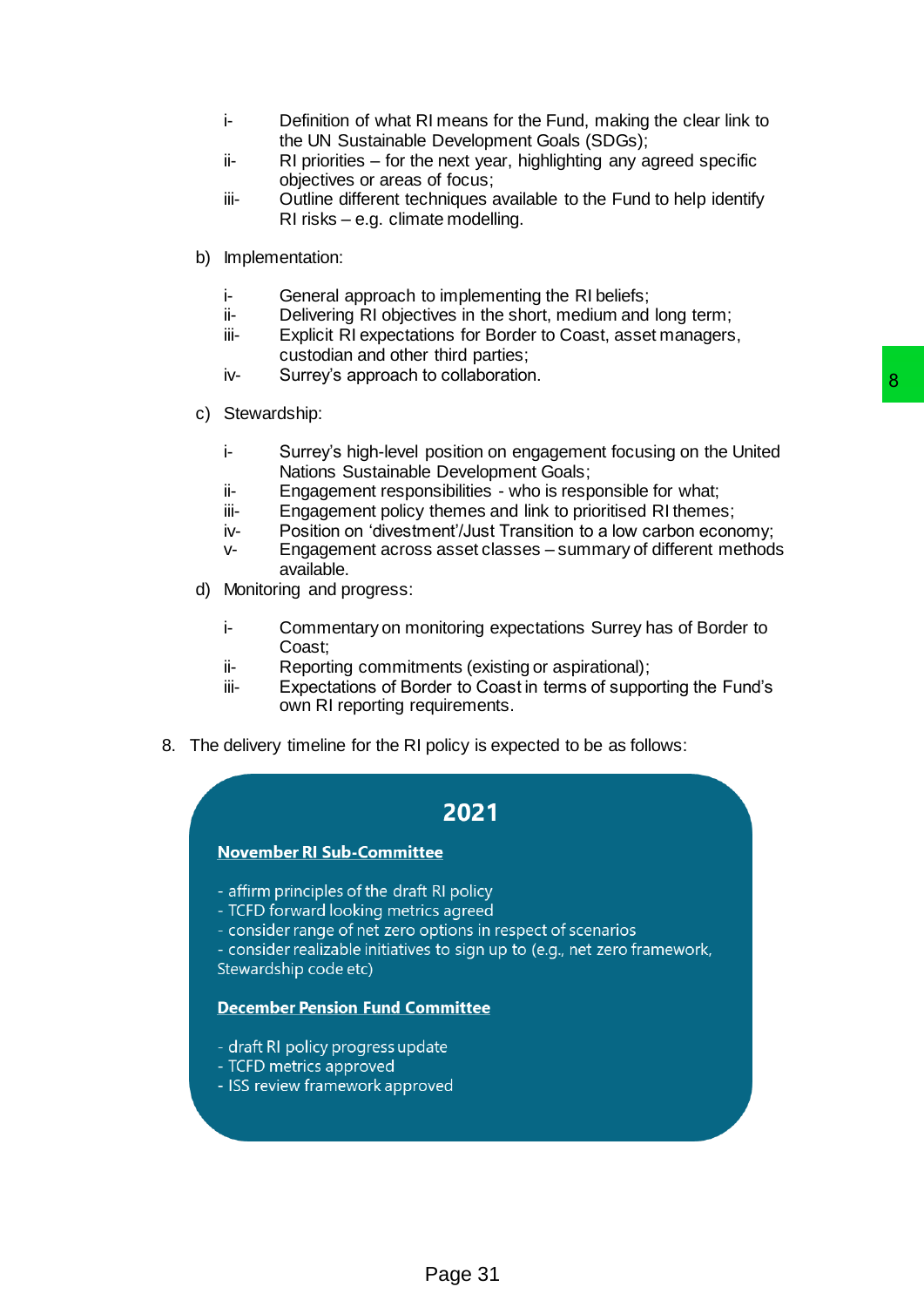## **January / February RI Sub-Committee**

- agree draft RI policy including net zero date and measuring framework and reporting

### **March Pension Fund Committee**

- discuss draft RI policy and for any resulting changes to ISS

- TCFD report presented

## **June Pension Fund Committee**

- 
- 9. At its meeting of 11 February 2022, the Responsible Investment subcommittee considered the draft standalone Responsible Investment Policy.
- 10. The sub-committee considered the whole document, but concentrated on the following key areas of the policy:
	- a) 1.1.3: the purpose of the policy
	- b) 1.2.1: Surrey's RI beliefs
	- c) 1.2.1: Surrey's RI priorities
	- d) 4.3.3: engagement and RI themes
- 11. The comments and suggested amendments made by the sub-committee are shown in the draft Responsible Investment Policy (annexe 1).
- 12. It is proposed to allow further time for the committee and sub-committee to provide written feedback. This will be collated into a revised version, which will go back to a further meeting of the sub-committee for consideration. The expectation is that sub-committee will agree a proposed final version of the policy at its next meeting. This will be brought to the committee for its approval, before being shared in a consultation with scheme employers. A final version of the policy will then be brought to the committee for approval. 8<br>
2. At its meeting of 11 February 2022, the R<br>
2. At its meeting of 11 February 2022, the R<br>
2. Committee considered the draft standalor<br>
10. The sub-committee considered the whole<br>
10lowing key areas of the policy:<br>
2.

# **Taskforce for Climate Related Financial Disclosures (TCFD) report**

- 13. At its meeting of 17 December 2021, the Committee agreed for officers to work with the sub-committee, the independent investment advisor, investment consultant and Border to Coast to establish a total emissions and weight adjusted carbon intensity (WACI) for backward looking metrics and portfolio aligned, implied temperature rise for forward looking metrics in respect of the Fund's Taskforce for Climate Related Financial Disclosures (TCFD) report.
- 14. The draft TCFD report (shown as annexe 2) details these metrics as follows: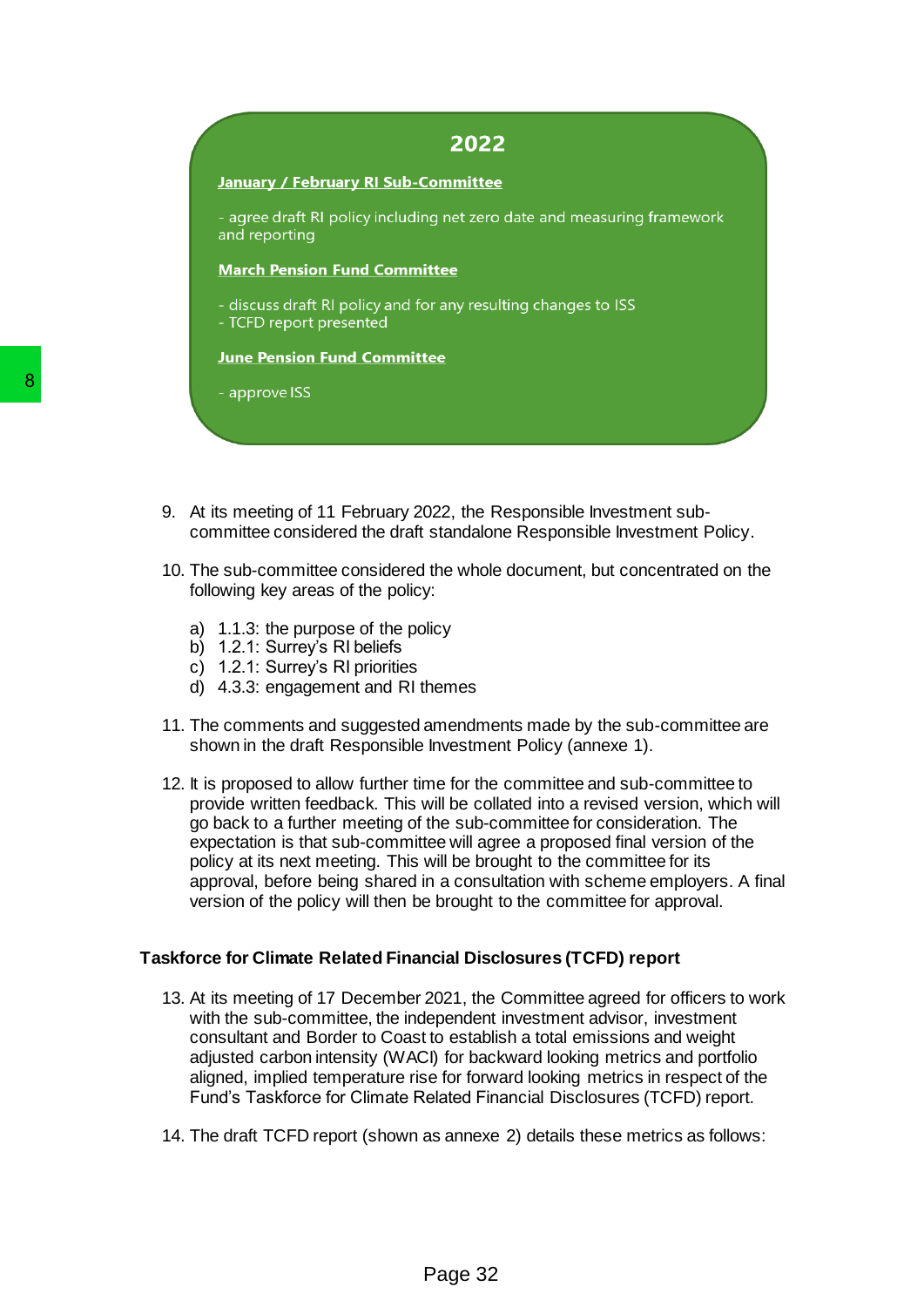- a) Weighted Average Carbon Intensity ("WACI"): measures the carbon emissions (in Metric tons) divided by sales (per \$million of sales). The contribution of each issue is weighted according to portfolio weights. This means that for funds, for example, a company with a very high carbon intensity but a low fund weighting might contribute to the WACI measure to a lesser extent than a company with a lower carbon intensity but a higher weighting in the fund.
- b) Absolute emissions: represents the company's reported or estimated greenhouse gas emissions, where available. It includes various scopes of emissions:
	- i- Scope 1 "direct" emissions: those from sources owned or controlled by the company (e.g. direct combustion of fuel from vehicles); and
	- ii- Scope 2 "indirect" emissions: those caused by the generation of energy (e.g. electricity) purchased by the company.
- c) Implied temperature rise: represents the implied temperature trajectory of a company's operations expressed as <sup>o</sup>C portfolio weights. It allows for tilting of the portfolio towards companies with a <2⁰C implied temperature rise, to show alignment with the Paris Agreement ambition.
- 15. This iteration of the TCFD report concentrates on listed equities. The remaining assets consist of Fixed Interest Gilts, Property, Multi Asset Credit and alternative mandates, for which the ability to monitor these risks is currently less achievable.
- 16. The TCFD report shows a marked downward trend in all four metrics for the Fund's listed equities over the three month period between June and September 2021:
- a) The Fund has been decarbonising its Listed Equity assets since 2018 with the transition of assets to Border to Coast, termination of Marathon and UBS legacy equity fund managers and transitioned into a Future World fund with LGIM. As at 30 September 2021 the Fund had 41.0 tCO2e per \$ million invested compared to MSCI ACWI benchmark with 56.3 tCO2e per \$ per million invested. The listed portfolio had a 27.1% lower carbon footprint than MSCI ACWI. ny) purcansaed by the company.<br>
The presents the implied temperature trajectory of a<br>
sessed as <sup>9</sup>C portfolio weights. It allows for tilting<br>
spanies with a <2°C implied temperature trajectory of a<br>
ris Agreement ambition
	- b) In absolute terms, the WACI reduced further over the period and was c. 38% lower than the market (as represented by the MSCI ACWI) as at September 2021. This was largely driven by the changes made to the equity portfolio.
	- c) The weighted average absolute emissions are equivalent to c.172k tCO2e as at 30 September 2021.
	- d) The weighted average implied temperature rise (ITR) of the listed portfolio at 30 September 2021 was 2.2<sup>o</sup>C, which is 0.2<sup>o</sup>C lower as compared with the MSCI ACWI (at 2.4⁰C)
- 17. The draft TCFD report includes some examples of aiming for net zero by 2050 as an illustrative target to manage climate change-related risks and reducing carbon emissions.
- 18. It is proposed to convene a further meeting of the sub-committee to consider these targets, consistent with the detail of recommendation 5.
- 19. A further version of the policy will then be brought to the Committee for final consideration and approval.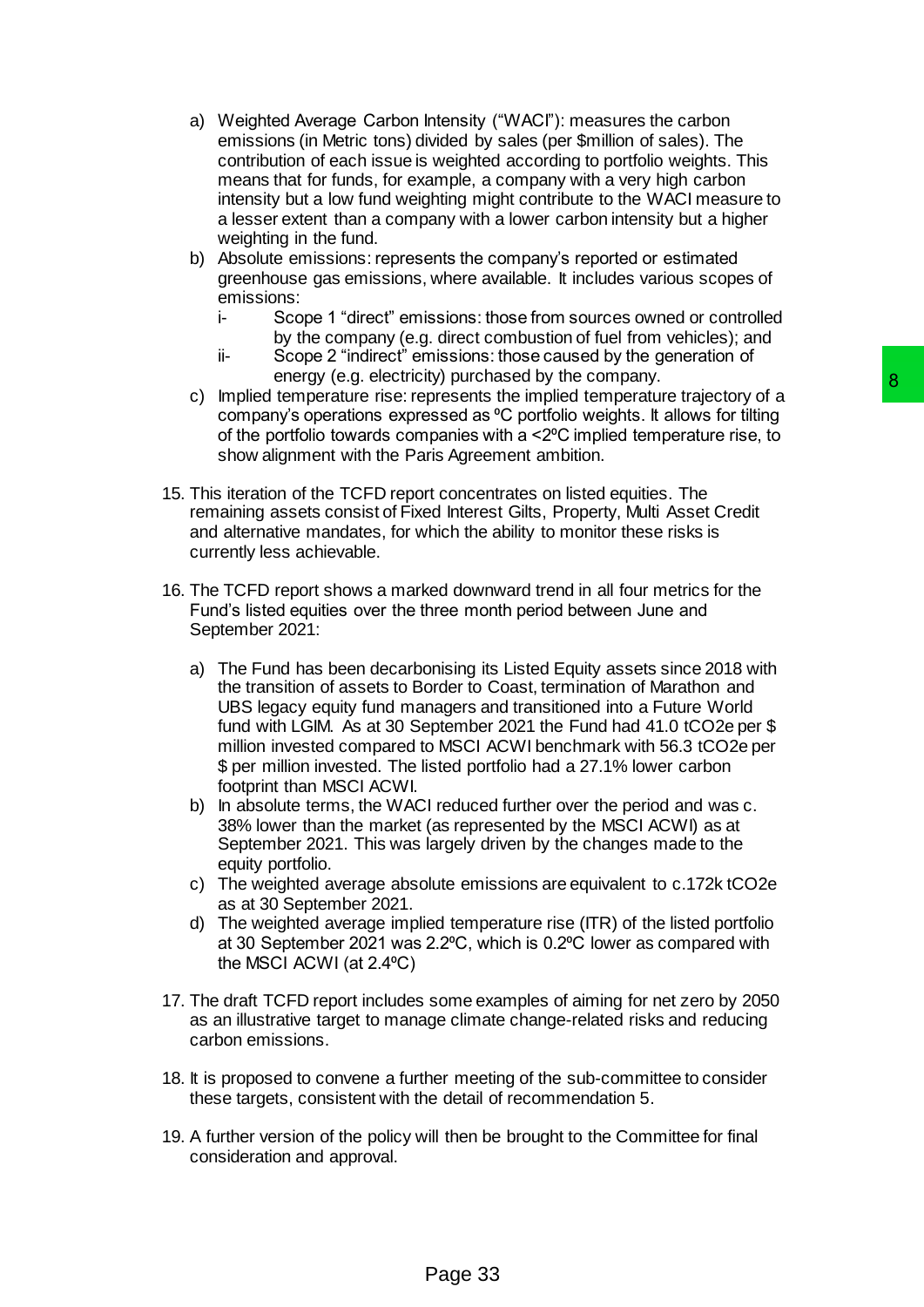20. It should be noted that it is not yet a regulatory requirement for LGPS funds to complete a TCFD report and they Fund will be reporting in 2022 on a voluntary basis. It should be noted that there may be changes to further reports in accordance with regulations.

### **Net zero scenario analysis**

- 21. The sub-committee considered a high level low carbon transition plan including four stages:
	- a) Establish a current emissions baseline: agree and apply Scope 1, 2 and 3 carbon emissions metrics to the total portfolio (Scope 3 expected to come in the future, assuming data availability and robustness);
	- b) Establish portfolio possibilities: analysis of 'grey', 'green' and 'inbetween' transition possibilities of the portfolio;
	- c) Target and timing: e.g. 2030, 2040, 2050 and interim targets;
	- d) Transition plan for implementation: integration, stewardship, investment, screening.
- 22. It is recommended that the Committee approve for officers to work with the independent investment advisor, investment consultant and Border to Coast to model a low carbon transition plan, applying scenario analysis using the agreed TCFD metrics and assuming net zero carbon dates of 2030,2040 and 2050. 8<br>
b Comern the tuture, assuming to<br>
b Establish portfolio possibilities: and<br>
b Establish portfolio possibilities: and<br>
c) Target and timing: e.g. 2030, 2040<br>
d) Transition plan for implementation<br>
22. It is recommended t

### **Modelling a low carbon transition plan**

- 23. At its meeting of 11 February 2022 the sub-committee considered a discussion paper from the Investment Consultant which included scenario analysis using net zero decarbonisation targets based on dates of 2030, 2040 and 2050.
- 24. "Net zero" emissions refers to the balance between the amount of greenhouse gas produced and the amount removed from the atmosphere. We reach net zero when the amount we add is no more than the amount taken away.
- 25. The necessity for establishing credible decarbonisation curves to achieve net zero was discussed, including three common elements:
	- a) Targeting 2050 or sooner, as this is the minimum target year for net zero globally to achieve a 1.5°C scenario above pre-industrial levels, according to the 90x 1.5°C scenarios analysed by the IPCC, and is in line with the Paris Agreement`s aim of keeping global temperature increases "well below 2°C".
	- b) Including a number of interim decarbonisation targets along the pathway to net zero no more than 5 years apart, for example 2025, 2030 etc. where progress is reviewed and targets are revised as is necessary.
	- c) Prioritising genuine decarbonisation over carbon offsets and carbon credits.
- 26. The sub-committee agreed the importance of agreeing a decarbonisation curve that is ambitious enough to align with a 1.5⁰C scenario above preindustrial levels, that is regularly reviewed and revised in line with the latest science and finally one which ensures "real world" decarbonisation occurs.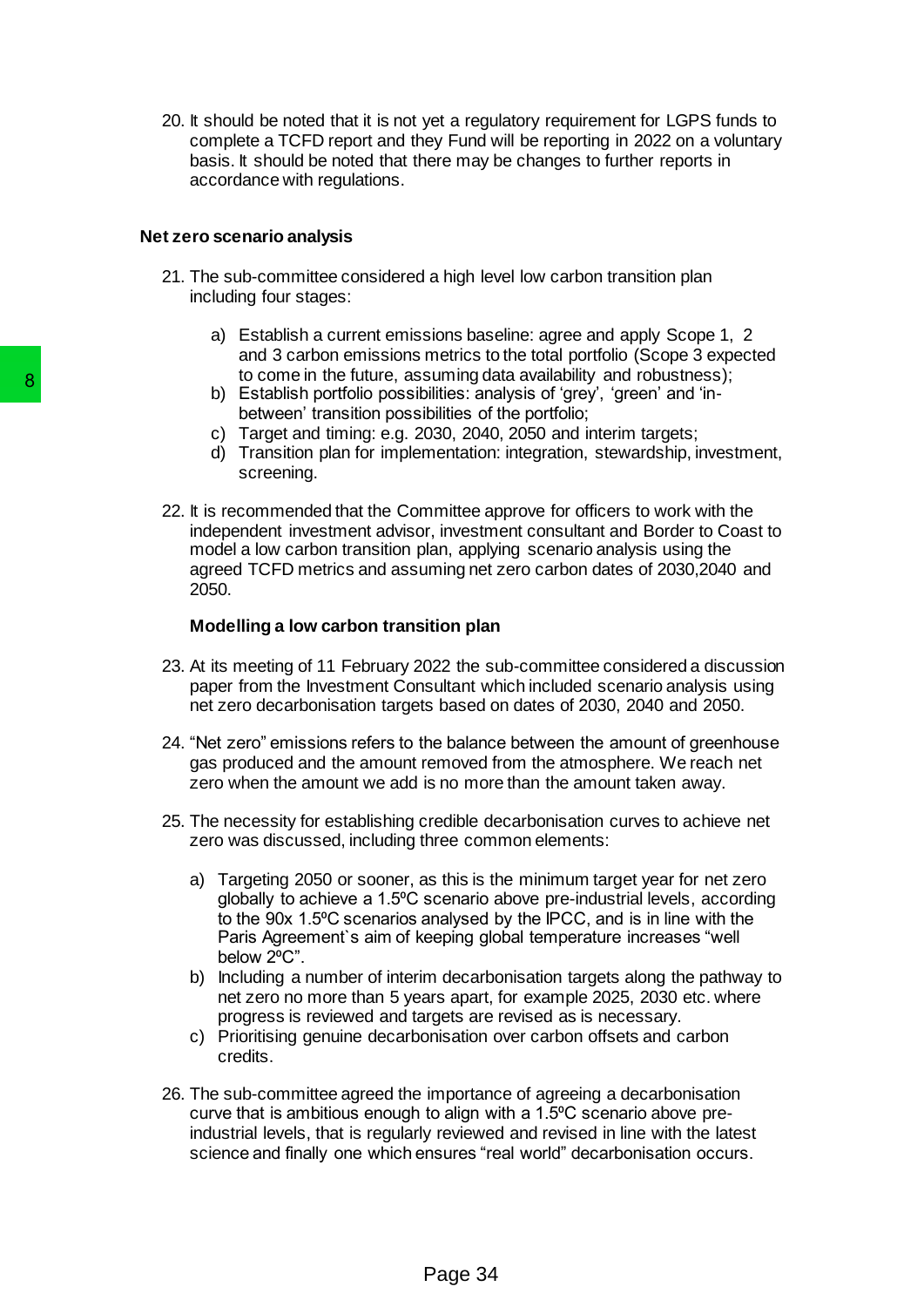27. It was recommended that Committee approve for officers to work with the subcommittee, the independent investment advisor, investment consultant and Border to Coast to establish a decarbonisation curve that is ambitious enough to align with a 1.5°C scenario above pre-industrial levels.

# **CONSULTATION:**

28. The Chairman of the Pension Fund Committee has been consulted on this report.

# **RISK MANAGEMENT AND IMPLICATIONS:**

29. The consideration of risk related issues, including investment, governance and reputational risk, are an integral part of this project and will be considered as part of the project development. d issues, including investment, governance and<br>
Part of this project and will be considered as<br>
Part of this project and will be considered as<br>
Page 10 money implications contained in this<br>
Commercial is satisfied that all

## **FINANCIAL AND VALUE FOR MONEY IMPLICATIONS**

30. There are no financial and value for money implications contained in this report.

# **DIRECTOR CORPORATE FINANCIAL & COMMERCIAL**

31. The Director Corporate Financial & Commercial is satisfied that all material, financial and business issues and possibility of risks have been considered and addressed.

# **LEGAL IMPLICATIONS – MONITORING OFFICER**

32. There are no legal implications or legislative requirements.

### **EQUALITIES AND DIVERSITY**

33. There are no equality or diversity issues.

### **OTHER IMPLICATIONS**

34. There are no potential implications for council priorities and policy areas.

## **WHAT HAPPENS NEXT**

- 35. The following next steps are planned:
	- a) A further meeting of the sub-committee will be convened to action recommendations as outlined in this paper.
	- b) A further version of the policy will then be brought to the Committee approval subject to consultation with scheme employers.

## **Contact Officer:**

Neil Mason, Assistant Director – LGPS Senior Officer